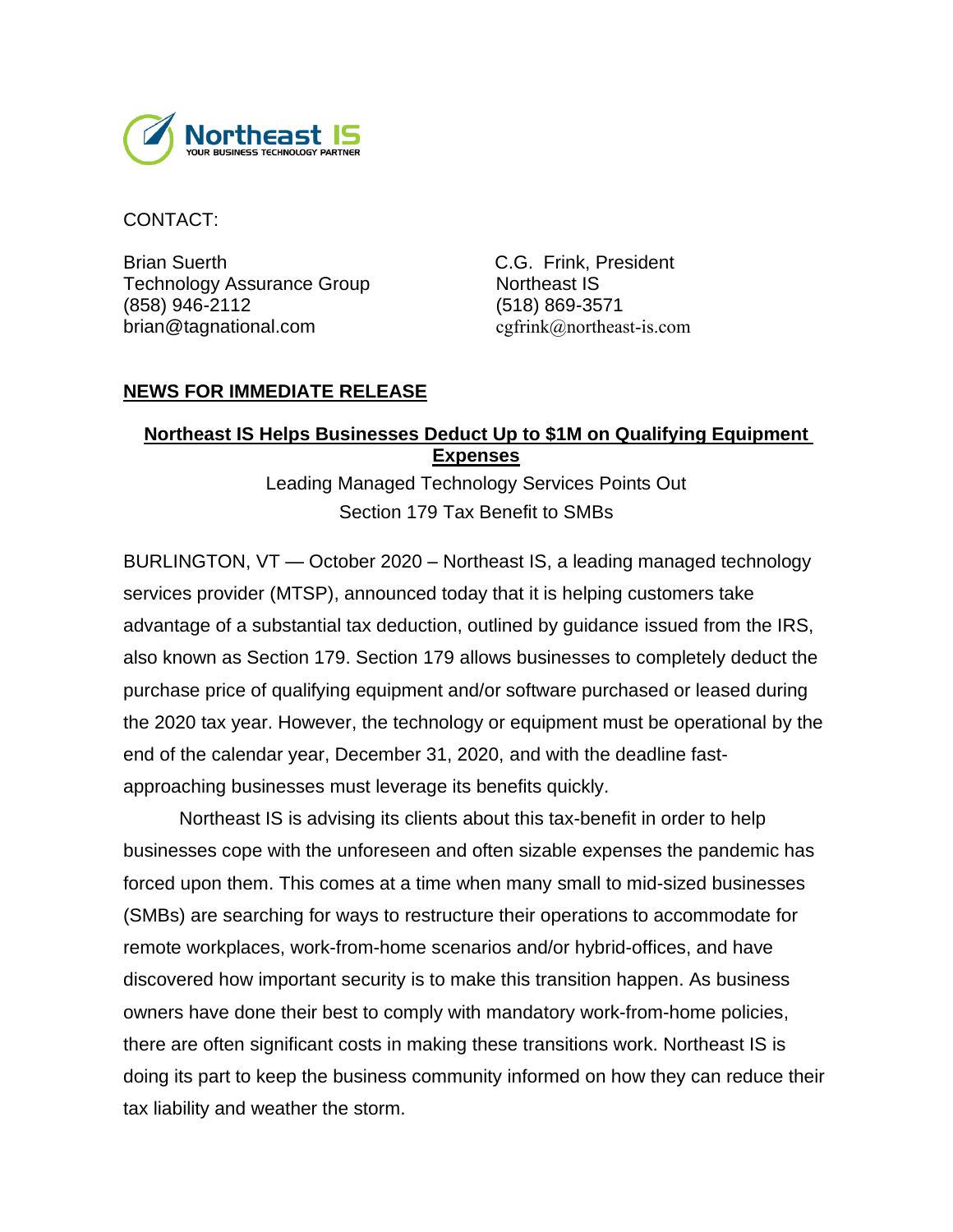"Small and mid-sized businesses have taken the brunt of this pandemic," stated C.G. Frink, President of Northeast IS. "Section 179 is too good of a deal to ignore. It's a huge discount. If a business is restructuring itself or making an investment in technology or software, they need to know about this exemption."

Section 179 is affording businesses a golden opportunity to reposition themselves for success, by making investments much more feasible than ever before. The IRS is firmly behind this incentive and has even expanded the maximum expense deduction in the recent years, *"*For tax years beginning after 2017, the Tax Cuts and Jobs Act (TCJA) increased the maximum Section 179 expense deduction from \$500,000 to \$1 million." (IRS.gov)

As businesses have been confronted with mandates to operate remotely, Section 179 offers a much-needed tax-break to make this transition financially possible. The TCJA also amended the definition of "qualified real property" to mean qualified improvement property and some improvements to nonresidential real property, including roofs; heating, ventilation and air-conditioning property; fire protection and alarm systems; and security systems.

As a provider of various security-based technologies, Northeast IS is thrilled that businesses can more easily access the security tools they need making their teams more productive and secure as they work from home, and with the assistance of a government subsidy, business owners don't have to do it all alone. For example, let's assume that a business owner wants to invest \$125,000 back into their company through qualifying expenses. In the first year, they can deduct the entire \$125,000. This means that effectively they would save \$43,750 (assuming a 35% tax bracket) on those expenses. This would drive the net cost of the new equipment down to \$81,250. Regardless of which equipment the business invests in, Section 179 is a phenomenal program that should not be wasted.

## **ABOUT NORTHEAST IS**

For over 45 years and more than 3,000 customers, Northeast IS is Your Business Technology Partner in Upstate NY & Vermont. The company's primary focus is to leverage advanced communications technologies to improve our